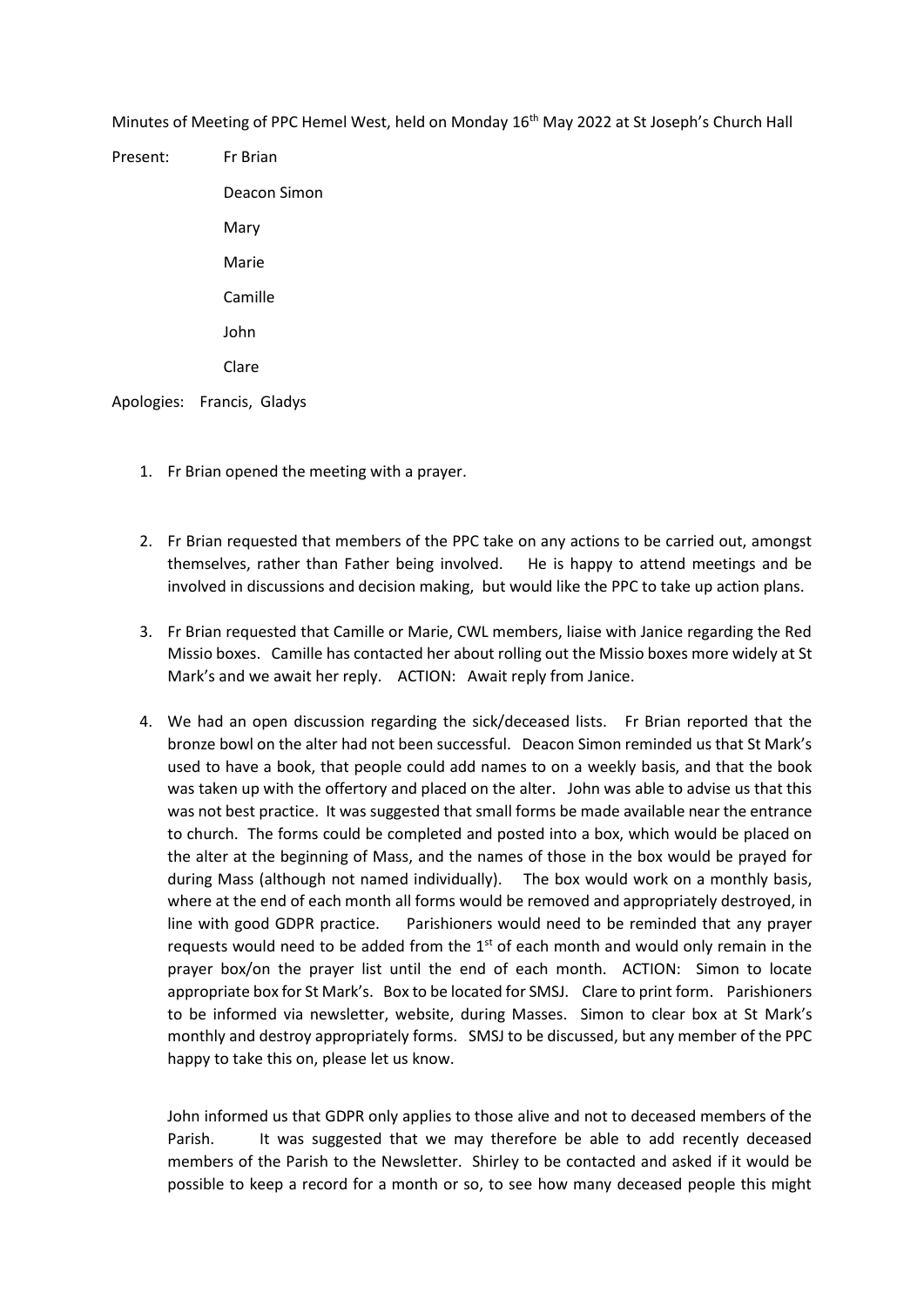involve, to give an idea of numbers, and therefore workload involved. ACTION: Clare to liaise with Shirley.

5. Celebration plans for 60<sup>th</sup> anniversary of Priesthood for Fr Brian and Fr Bernard are well underway. CWL are organising catering. Camille to contact Anne and advise her to speak directly to Frs Brian and Bernard regarding expected family numbers attending. St Mark's to offer cakes to help with catering. ACTION: Clare to speak to St Mark's Parishioners to see how many would like to contribute. Camille to find out where and when donations can to be dropped.

Fr Brian confirmed that a collection would be taken up at Hemel West shortly to cover gifts for Fr Brian and Fr Bernard.

- 6. A rather belated welcome was extended to John Ricketts, and introductions made. John was able to explain that a review of GDPR is underway, covering how we store and deal with data, looking at protocols already in place and the data protection audit. John will meet with Fr Brian shortly and will report back to the PPC.
- 7. Simon reported that readers rotas are now all lay led, and organised.
- 8. A member of St Mark's who plays the keyboard, has stepped forward to join the musicians and hopefully they will be able to step in should Cecilia be away. We will only need to use the ipod as back up if needed.
- 9. A suggestion was put forward to form a Care Team in the Parish. This would allow Parishioners in need of help or support to have a specific point of contact. The idea would be for the team to encompass between six and ten people. They would offer possible solutions to small everyday issues, but also have the ability to signpost Parishioners in difficult situations or crisis to Fr Brian or appropriate agencies, although Parishioners would always be welcome to contact Fr Brain or Deacon Simon direct. Collection of appropriate data under the current GDPR, would also allow the Care Team to contact Parishioners if required, something we were only able to do in a very limited way during the Pandemic.

Frances Moore has been appointed to help with the implementation of 'Love in Action', a diocesan initiative involving Caritas, that is planned for the Autumn. Fr Brian suggested Paul Heatley, from Caritis, be contacted as well as Frances Moore to ensure the Care Team don't duplicate plans and initiatives already being considered. ACTION: Clare to invite Frances Moore and Paul Heatley to attend one or our meetings to give us a presentation or chat about the 'Love in Action' initiative and Caritas plans.

10. It wassuggested that the Parish consider setting up weekly donations of food by Parishioners, that could support the local Food Bank. The idea was accepted by all, and Simon agreed to issue an E-alert to inform Parishioners. ACTION: Gladys and Clare to source boxes, clearly marked, to be used as food collection points. Clare to liaise with Simon regarding E-alert. Clare and Simon to organise collection of donations and delivery to Food Bank, depending on the size of donations.